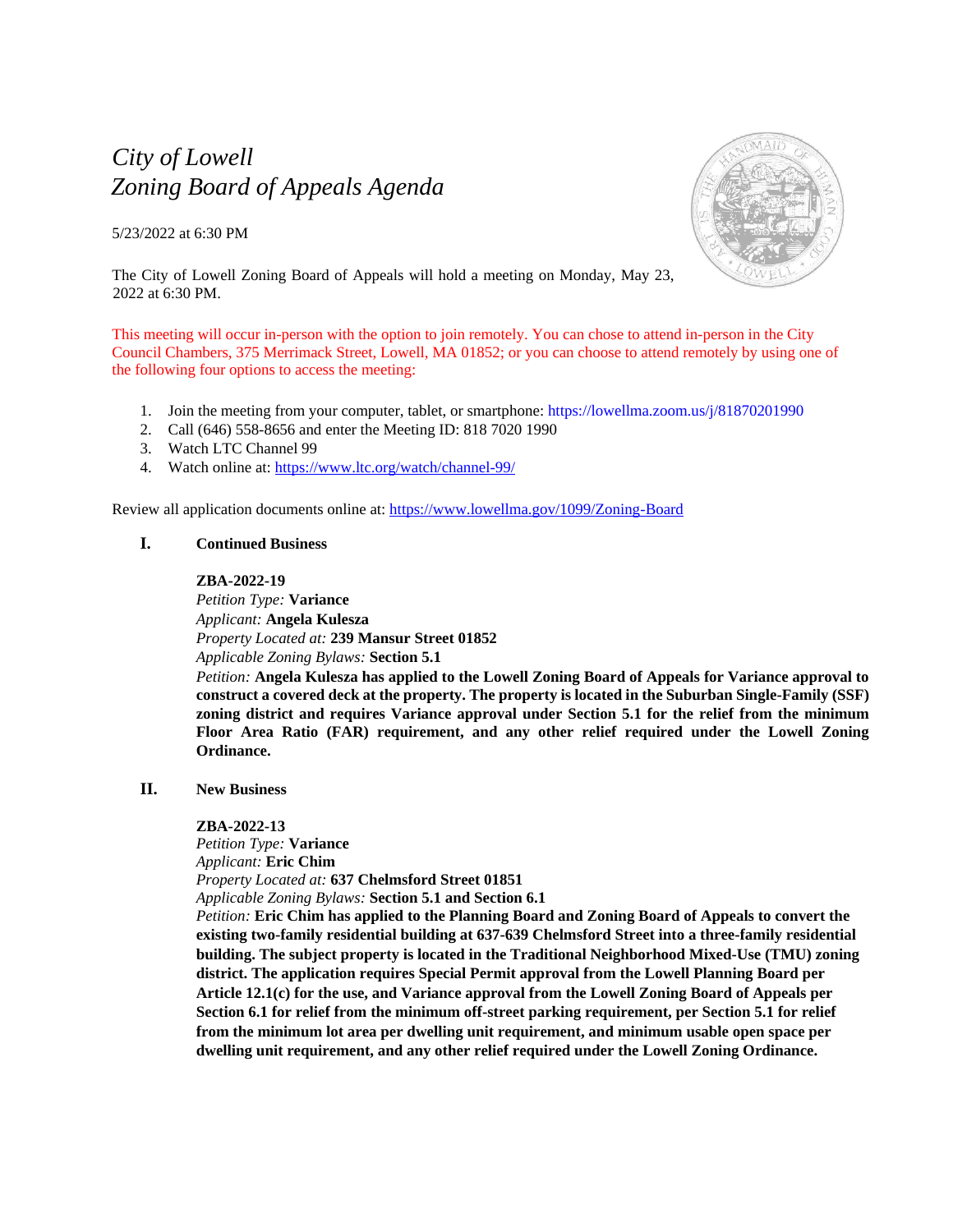## **ZBA-2022-24**

*Petition Type:* **Variance** *Applicant:* **JAF 27, LLC** *Property Located at:* **175 Dalton Street 01850** *Applicable Zoning Bylaws:* **Section 5.1**

*Petition:* **JAF 27, LLC has applied to the Lowell Zoning Board of Appeals seeking approval to construct a new attached unit to an existing single-family home at 175 Dalton Street. The subject property is located in the Traditional Two-Family (TTF) zoning district and requires Variance approval pursuant Section 5.1 for relief from the front yard setback requirement and minimum side yard setback requirement, and any other relief required under the Lowell Zoning Ordinance.**

#### **ZBA-2022-26**

*Petition Type:* **Variance** *Applicant:* **Eric Mojica** *Property Located at:* **854 Andover Street 01852** *Applicable Zoning Bylaws:* **Section 5.1** 

*Petition:* **Eric Mojica has applied to the Lowell Zoning Board of Appeals to construct an addition to their existing single-family home, as well as move and connect the existing garage to their house. The property is located in the Suburban Single-Family (SSF) zoning district, and requires Variance approval per Section 5.1 for relief from the minimum front yard setback requirement, the minimum side yard setback requirement, and the minimum floor area ratio (FAR) requirement, and any other relief required under the Lowell Zoning Ordinance.**

## **ZBA-2022-27**

*Petition Type:* **Variance** *Applicant:* **Harbor Freight Tools** *Property Located at:* **211 Plain Street 01852** *Applicable Zoning Bylaws:* **Section 6.3**

*Petition:* **Harbor Freight Tools has applied to the Lowell Zoning Board of Appeals to erect an internally illuminated sign at 211 Plain Street. The property is located in the High Rise Commercial (HRC) zoning district and requires Special Permit approval under Section 6.3 for internally illuminated signage, and any other relief required under the Lowell Zoning Ordinance.**

#### **ZBA-2022-28**

*Petition Type:* **Variance** *Applicant:* **Tyler Provost** *Property Located at:* **42 B Street 01851** *Applicable Zoning Bylaws:* **Section 5.1** 

*Petition:* **Tyler Provost has applied to the Lowell Zoning Board of Appeals seeking Variance approval in advance of subdividing the lot at 42 B Street. The property is located in the Traditional Two-Family (TTF) zoning district. The Proposed Lot A would include an existing four-family dwelling which would require Variance relief from the minimum frontage, minimum side yard setback, minimum front yard setback, and minimum lot area requirements under Section 5.1, and any other relief required under the Lowell Zoning Ordinance. Proposed Lot B would include a new two-family dwelling that will require Variance approval from the minimum frontage, front yard setback, and minimum lot size requirements under Section 5.1 and any further relief required under the Lowell Zoning Ordinance.**

**ZBA-2022-29**

*Petition Type:* **Variance** *Applicant:* **Regina Medeiros** *Property Located at:* **33 Ludlam Street 01850** *Applicable Zoning Bylaws:* **Section 5.1 and Section 4.3.5**